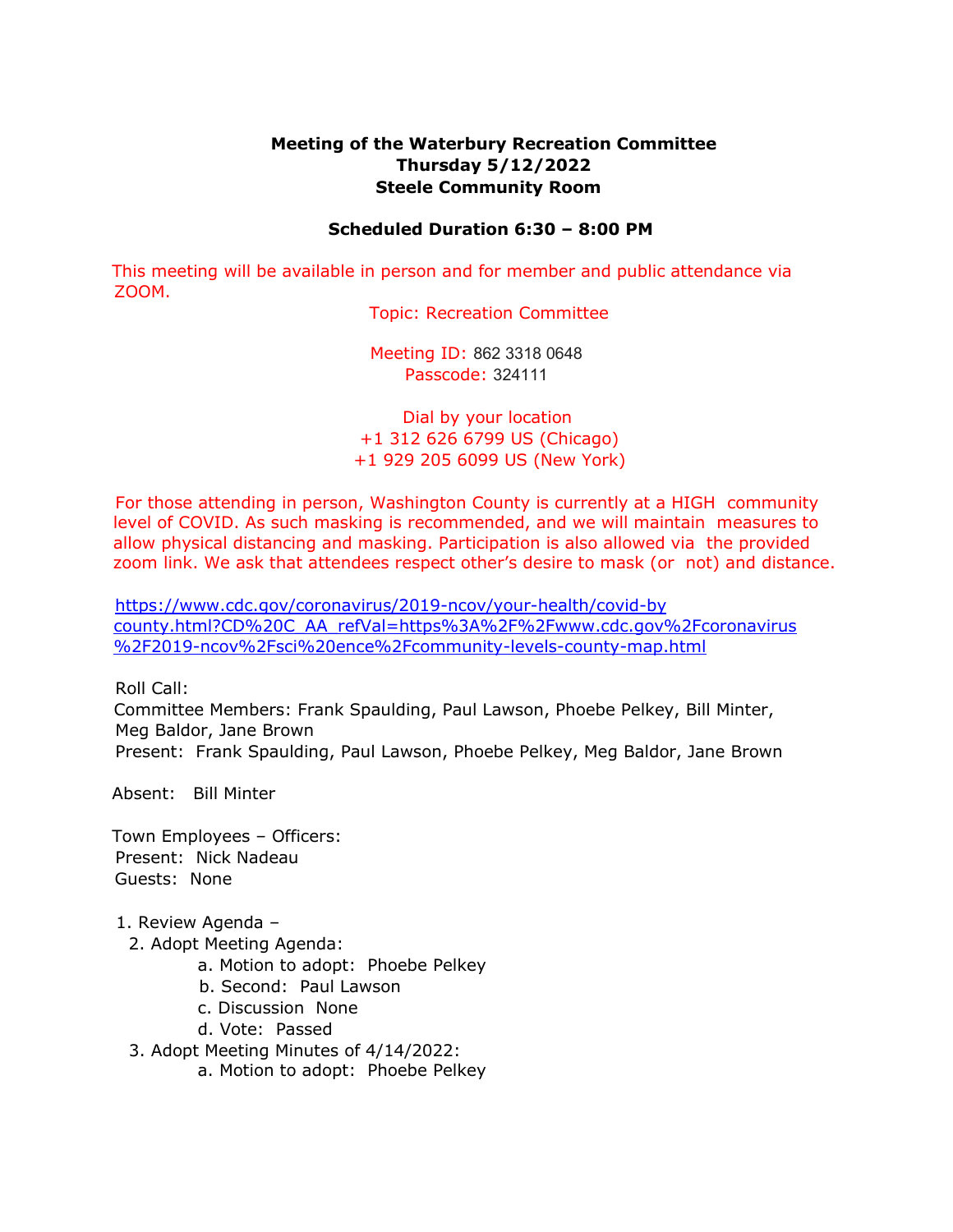b: Second: Paul Lawson c. Discussion d. Vote: Passed

4. Public Comments – This is a business meeting. The committee will limit public comments to 3 minutes per person or depending on number of individuals who choose to speak no more than 15 minutes aggregate, divided evenly depending on number of individuals. Please sign in that you wish to speak upon arrival to the meeting.

5. Recreation Director time - Hole 12 Hope Davey - will be moved 12 feet to the left inlet and putters only are to bu used at that hole. Nick worked with the land owner, Dave Frothingham and Steve Lopspiech. There will be a sign posted at this site. Nick will give this a 2 week trial and reevaluate and see if this is helpful or not and consider this option possibly for other holes.

Summer programs are staffed at this point. Still looking for more lifeguards. Capital improvements slightly delayed - infrastructural improvements.

Applications are in for rec director assistant. Two very strong candidates. Will hope to hire by early June.

Phoebe and Frank will meet with Jay Bellows to discuss basketball court.

All garden spots have been rented. Trying to keep one for summer camp.

**Bee the change** group has planted flowers around the periphery of south garden spots. Nick did not get a grant for fruit and nut trees. These would be for an entrance to the gardens. Nick will talk with the Tree Committee to discuss grant applications/possibilities for trees.

Nick switched lifeguard training companies from the American Red Cross to Starfish Aquatics group, a nationally recognized program that focuses more on safety. Less expensive than the ARC. Will train the lifeguards to be WSI instructors and lifeguards. There will be an app for parents to track progress.

6. Select member of the recreation committee, River Road group to be on the Steering Committee for the RFP -

Tami Bass will represent this group. We will forward Tami's name to Steve to be on this group. This is a group of people who will hear the proposals, give information if they ask. This will be helpful to have members from different interest groups. This will be a position of oversight. Phoebe Pelkey will be the recreation person on the steering committee.

7. Pool Questions Submitted by Committee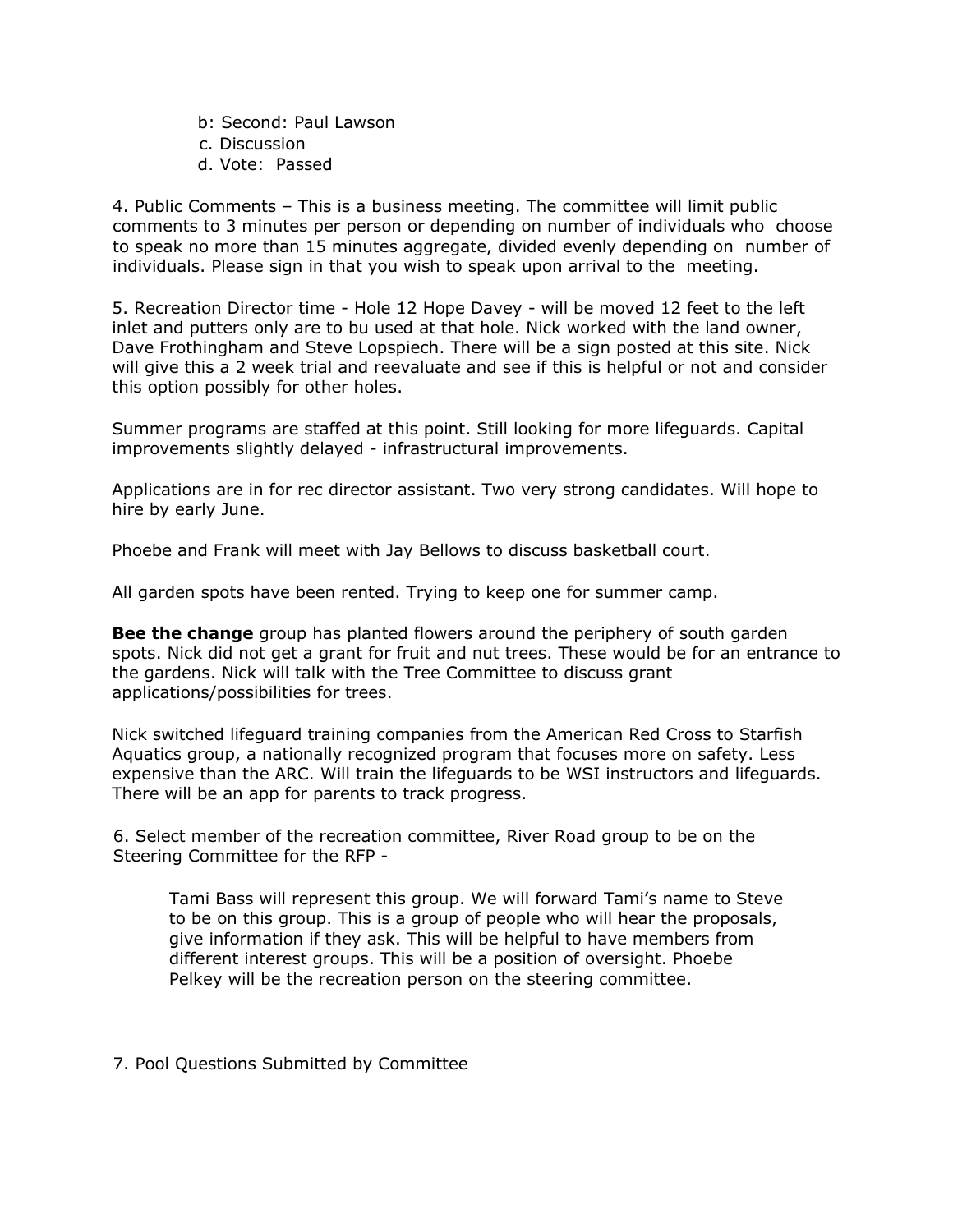a. Brainstorm and collect questions

(Affinity exercise Flipchart session) brainstorm water recreation in the town- then the group takes a way a series of questions and looks at the answers. Then when/if the pool breaks we have answers.

b. Start to group and find common language toward potential scoping goals

8. Recruitment Q & A – statement to encourage folks to apply to the selectboard to be on the recreation Committee.

9. By law review (Frank did NOT do his assignment of talking to town about amendment process.. In the meantime)

a. Start with governance documents

- i. Collect and group feedback
- ii. Prioritize potential adjustments
- iii. Decide on a process to formalize any changes
	- 1. Internally
		- 2. Externally (Select Board, Rec Director, Town Manager

10. Next agendas -

Next meeting June 9

11. Adjourn: 8pm